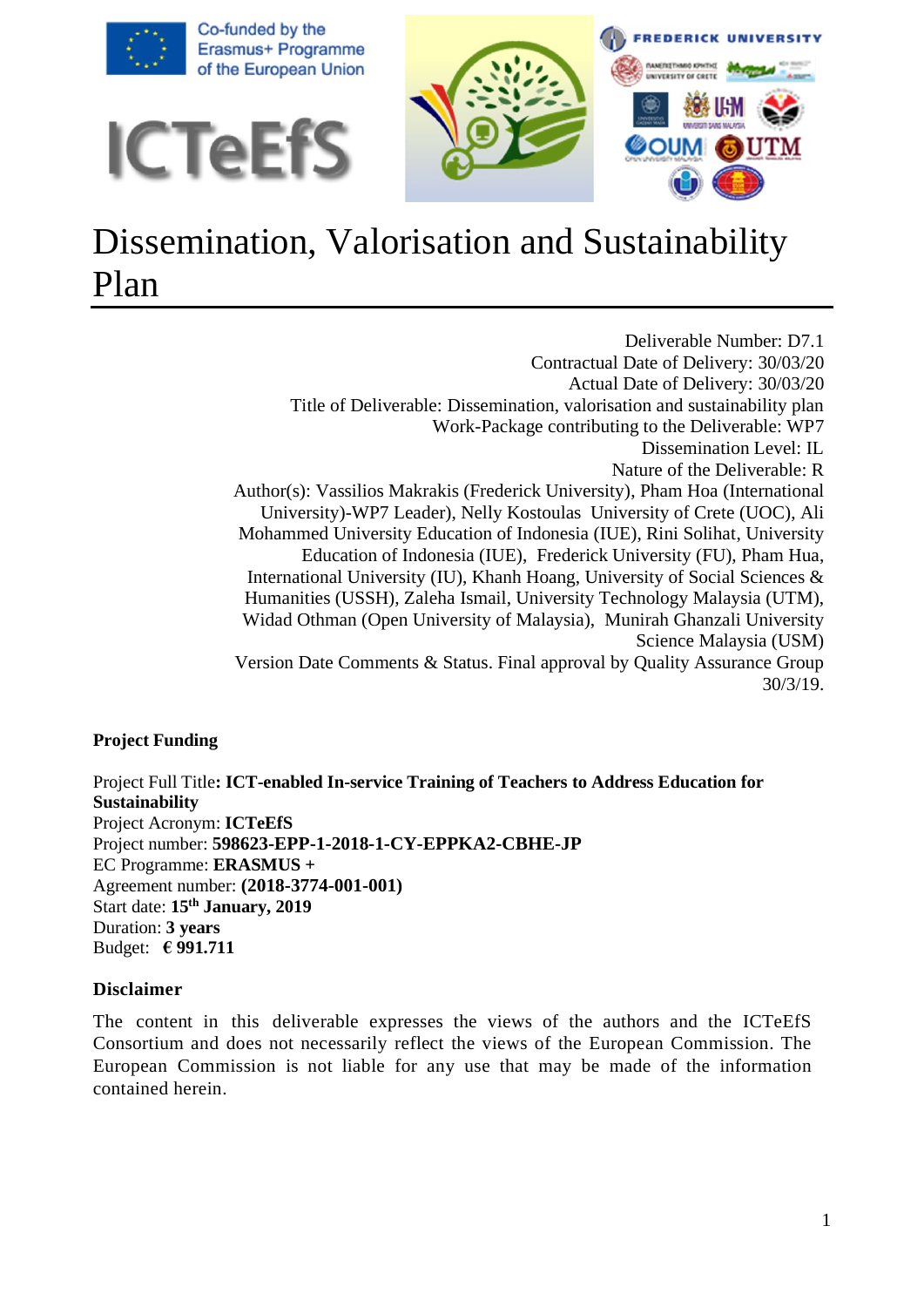# **Executive Summary**

This deliverable focuses on the dissemination and long-term sustainability of the ICTeEfS tangible outputs and services. We have set-up a dissemination strategy upon which partners' will be following-up throughout the project based on measurable indicators. This deliverable also aims at setting out ICTeEfS strategy and objectives related to awareness raising and dissemination. It also identifies target audience, potential dissemination tools and channels to which address effective promotion and exploitation of the project. It consists of multiple sources, means and approaches. Most of our dissemination activities will be delivered through the digital and social media such as Internet, TV, social media etc. Participation in international conferences and other local and national events will also be used. There is an attempt to use effective dissemination methods that engages the recipient in a process whether it is one of increased awareness, understanding or commitment and action. Another basic aim is to reach a wide audience of stakeholders, decision makers and special interest groups for disseminating the outcomes and outputs of the project. Activities in this regard range from the simple provision of links from institutional web sites to the project's portal, to postings featuring ICTeEfS on partner's institutional web sites, to seminars/workshops to articles in institutional newsletters and publications. We have also used our networks, especially the Global RCE Network, partners' Websites and TV channels.

## **Table of Contents**

| <b>Executive Summary</b> |
|--------------------------|
|                          |
|                          |
|                          |
|                          |
|                          |
|                          |
|                          |
|                          |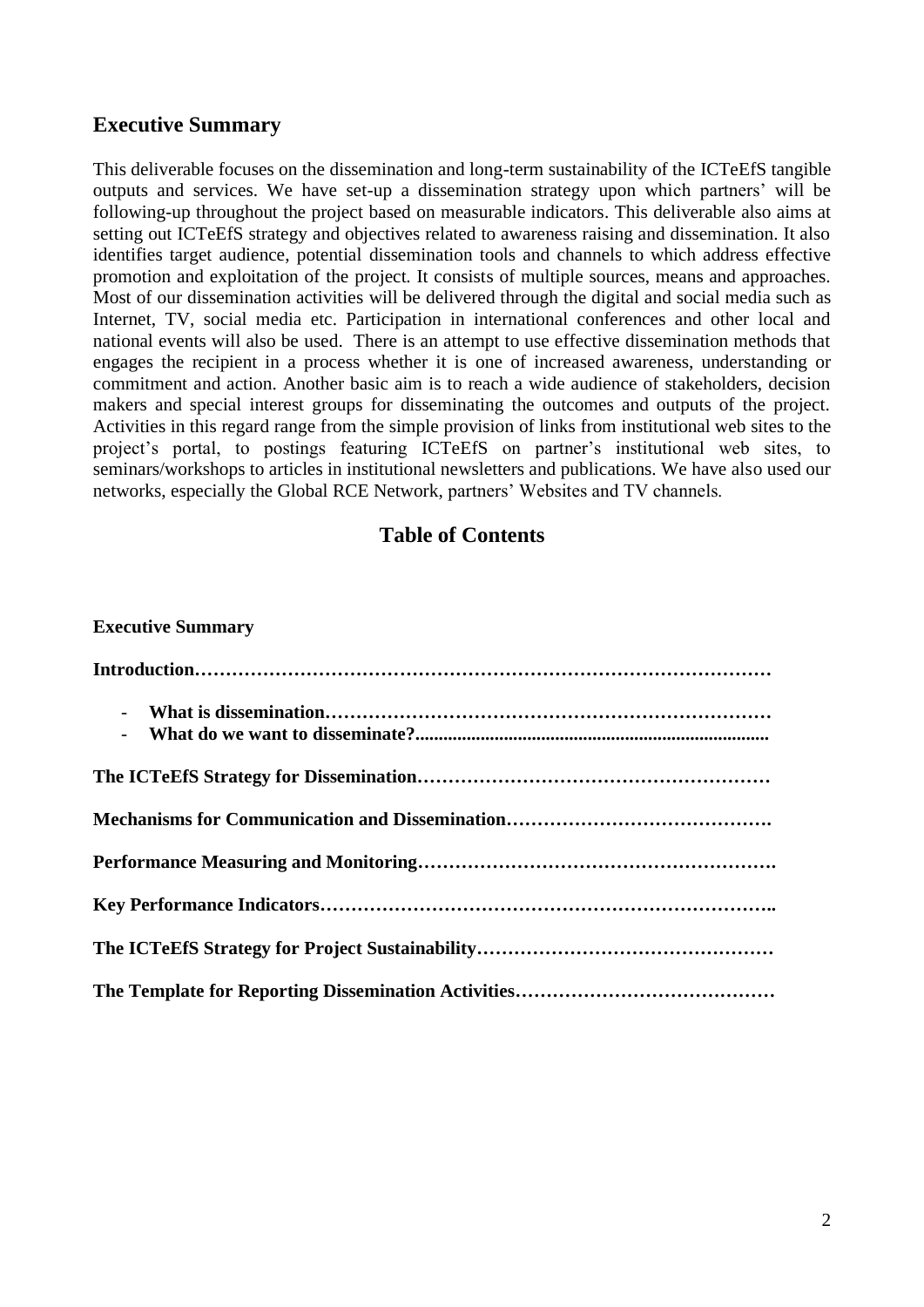# **Introduction**

The Dissemination Plan addresses the following questions;

- 1. What is dissemination?
- 2. What do we want to disseminate?
- 3. Who are our stakeholders and what are we offering them?
- 4. When do we disseminate?
- 5. What are the most effective ways of dissemination?
- 6. Who might help us disseminate?
- 7. How do we know we have been successful?

#### **What is dissemination?**

Dissemination is making information available and usable to various audiences through a wide variety of channels or formats. Effective dissemination of results means that the right people get the right information in a timely manner and in the right format. Dissemination addresses the activities and actions planned to promote ICTeEfS.

We have approached the dissemination in three different ways:

- 1. Dissemination for Awareness; here we wish people to be aware of the work of ICTeEfS project. This is useful for those target audiences that do not require a detailed knowledge of our work but it is helpful for them to be aware of our activities and outcomes. Creating such an awareness of ICTeEfS project will help us build an identity and profile within our community (*COMMUNITY*)
- 2. Dissemination for Understanding; here there are a number of groups/audiences that we will need to target directly with our dissemination. This is because we believe that they can benefit from what ICTeEfS project has to offer. It will be important; therefore, these groups/audiences have a deeper understanding of the project's work (*STUDENTS & STAFF*)
- 3. Dissemination for Action; here a change of practice will take place. This change results from the adoption of products, materials or approaches offered by ICTeEfS project. Here the targeted groups/audiences are in a position to "influence" and "bring about change" within their organizations (*DECISION MAKERS*)

#### **What do we want to disseminate?**

The type of information about ICTeEfS project we decided to disseminate depends on our audience; their needs, time, and ability to understand the information. Like the majority of educational development, the core objective is the need to disseminate the activities and outcomes of ICTeEfS project to a particular community or communities. It is essential, therefore, that ICTeEfS team have a shared vision and common understanding of what to disseminate together with a way of describing this to those that are outside ICTeEfS project and who may stand to benefit from our work.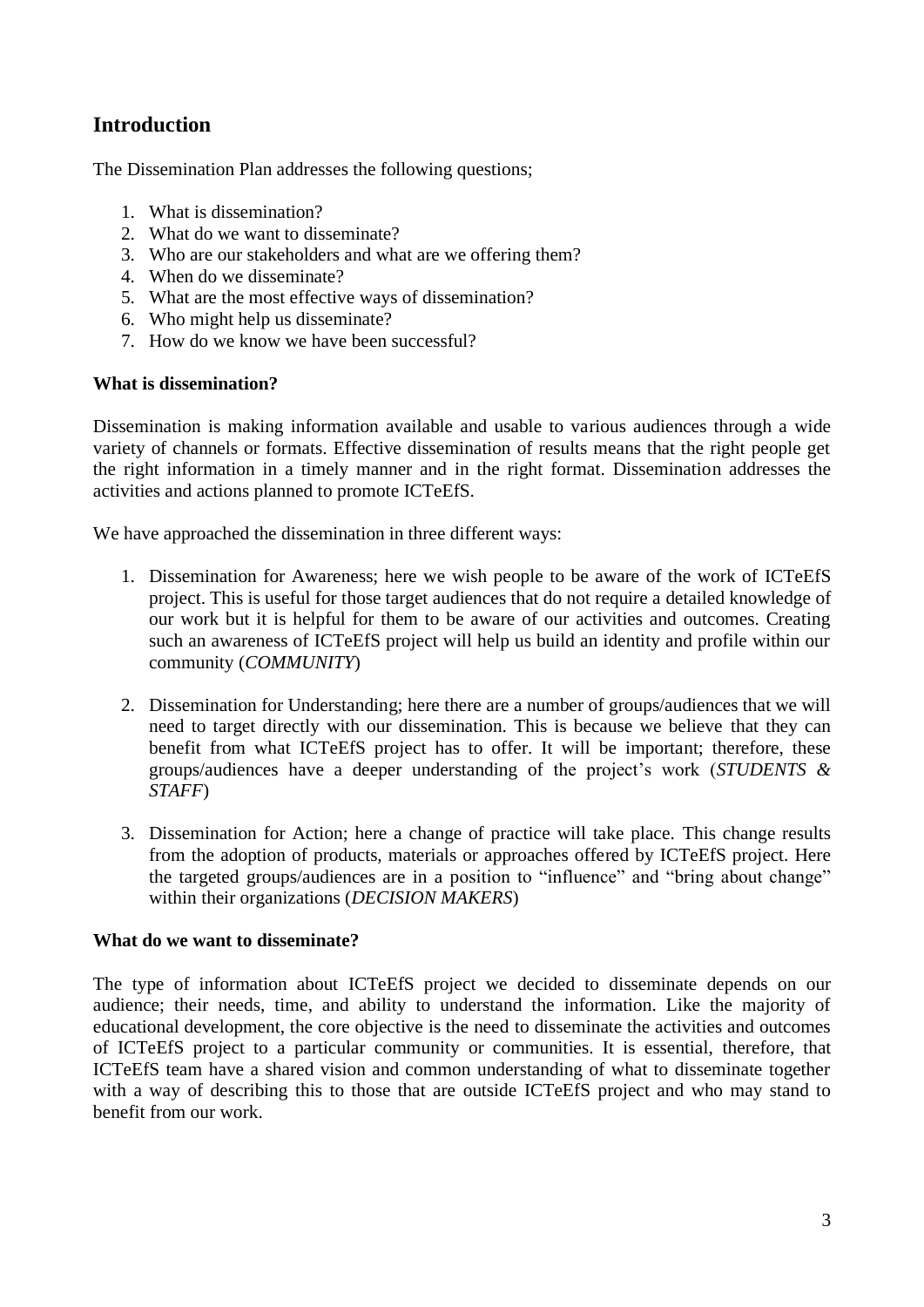# **The ICTeEfS strategy for dissemination**

A widespread dissemination of the ICTeEfS project's activities and results is considered as crucial for the success of the project, and will facilitate the exploitation (market introduction) and deployment of the project's outcomes. The ICTeEfS dissemination strategy has been developed to foster project results and impacts – at local/national/international level - even after project lifetime. Dissemination activities are fundamental for the project. For this reason ICTeEfS dissemination actions and strategies have been planned and shared at an early project stage.

The Dissemination Strategic Plan is the direct result of a thoroughly collaborative effort by all the participants. This plan is primarily addressed to the project partners thought it could prove useful at a later date to other stakeholders drawn to the needs and eventual benefits of the research. The recommendations of the present plan are merely introductory– which means that updates to policies and strategies may occur. The dissemination mission is to communicate and promote the methodology and findings of the project and develop a response mechanism between the consortium and the various stakeholders. The communication objectives are the following:

- Introduce the project, its activities and results to a wider audience;
- Make partners aware of basic information regarding the ICTeEfS project and activities, as well as how to get involved;
- Initiate active interaction with partners and receive feedback and reactions about the project tasks and activities;
- Undertake widespread promotion and dissemination of current tasks undertaken by the ICTeEfS project;
- Promote participation of key staff involved in conferences and other events.

Dissemination methods to be used and related activities concern:

- Preparation of a website of the project
- A project presentation brochure
- Leaflets
- Publications
- Congresses and conferences
- Organisation of national workshops
- Organisation of an international conference
- Social/printed media
- Press releases Flyers
- Articles in popular press
- Videos
- Media briefings
- Presentations
- Exhibitions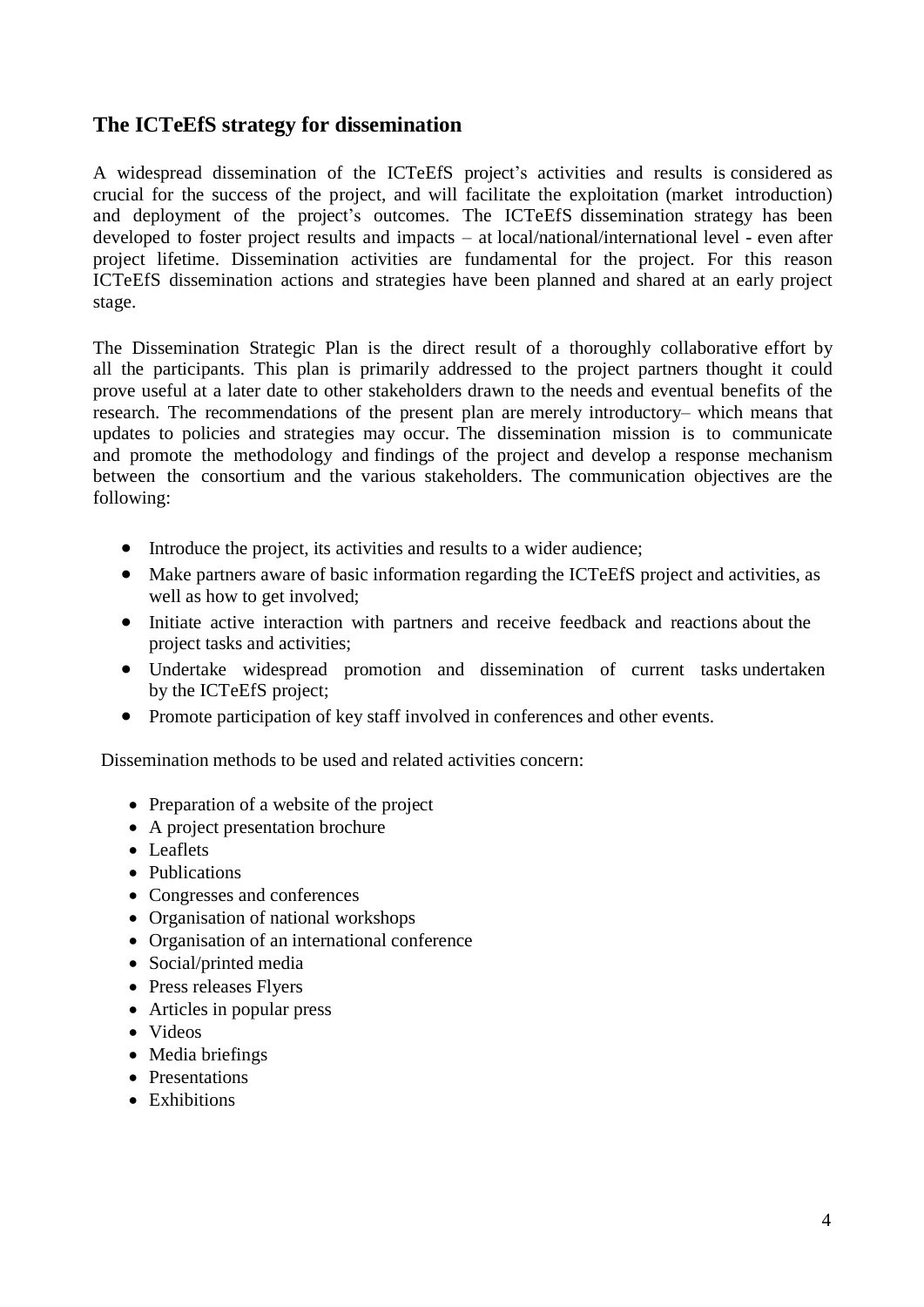## **ICTeEfS stakeholders and how to disseminate to them?**

ICTeEfS stakeholder can be defined as: "Any group or individual who can affect, or be affected by the achievement of ICTeEfS objectives, or can influence these objectives."

## **ICTeEfS stakeholders include:**

- 1. Community not directly involved in the project; summary of results to create support for the programme, meetings, discussions, mass media, pictures, newsletters (During and after).
- 2. Community directly involved in the project; full results and recommendations to help put them into action by participating in evaluation, meetings, study of results, mass media, pictures, newsletters (During and after).
- 3. Project staff; recommendations to help put them into action through participation in evaluation, meetings, study or report (During and after).
- 4. District-level departments, agencies, organisations; full results or summary only for analysis of lessons learned and policy decision-making full report or summary discussions (After).
- 5. Regional-level agencies and departments; same as district-level, summary through discussions and meetings (After).
- 6. National-level ministries, agencies, organisations; full results or summary analysis of lessons learned for policy-making, full report plus summary discussions (After).
- 7. International agencies; full results for lessons learned and policy-making, summary through discussions, meetings, networking (After).

## **When do we disseminate?**

The followings were considered when planning the timing of dissemination activities:

- 1. Information should be disseminated to the stakeholders throughout the project period.
- 2. Starting early usually increases the impact of dissemination.
- 3. ICTeEfS target audiences/groups considered.
- 4. The required level of dissemination.

## **Methods of dissemination;**

The followings were considered when planning the ways of dissemination:

- 1. Matching means of dissemination to ICTeEfS objectives.
- 2. Adopting a multi-strand approach to dissemination to ensure efforts are effective (disseminating using just one method is unlikely to be successful).
- 3. Exploring and evaluating the most effective methods which are appropriate to meet the needs of ICTeEfS stakeholders.
- 4. Varying dissemination media will increase chances of success of dissemination process.
- 5. The following is a dissemination template has been developed to help partner institutions plan, catalogue and present their dissemination activities.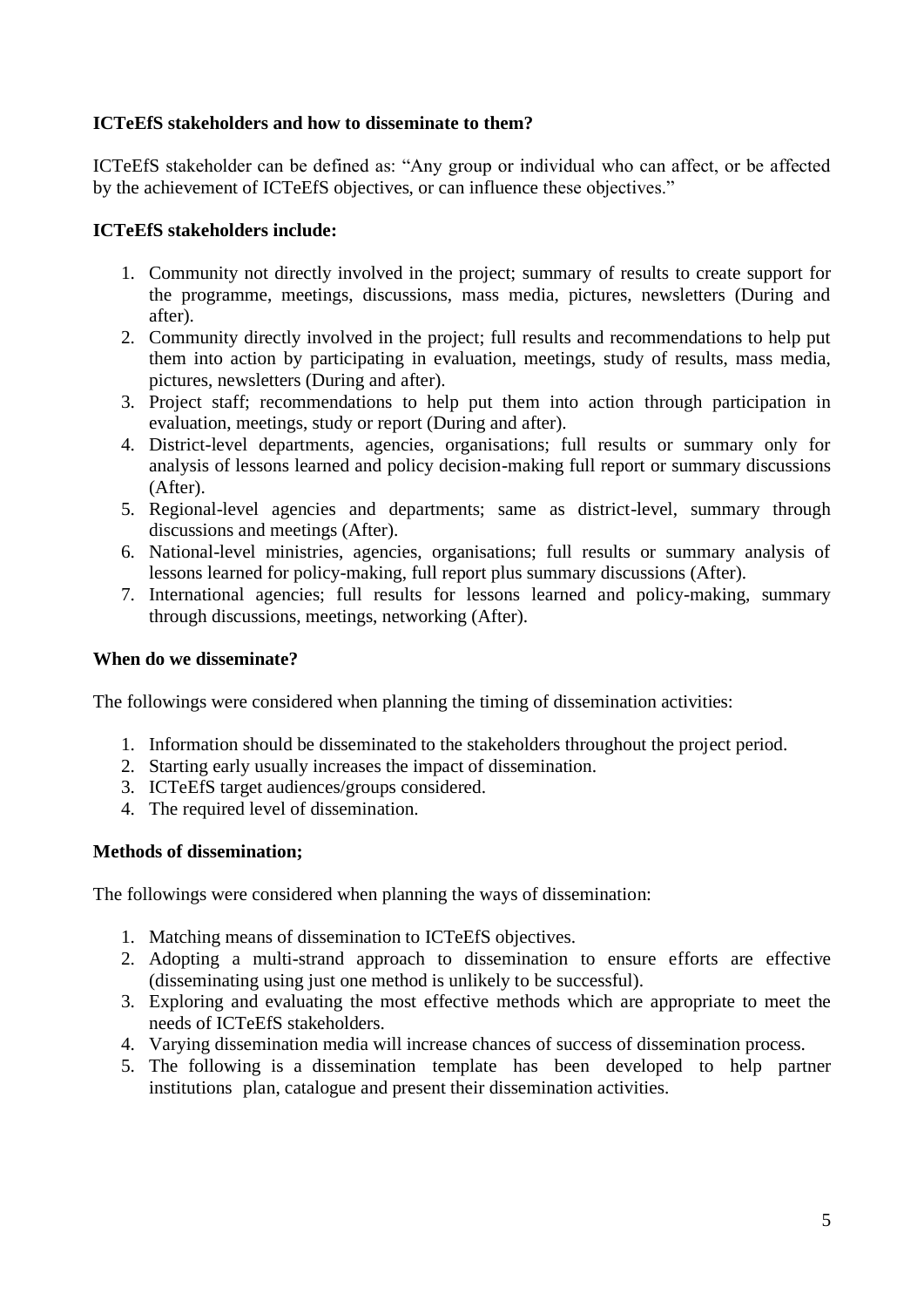## **Civil society and media**

Dissemination activities will aim at raising awareness of the ICTeEfS benefits to civil society (e.g., the general public, national and international media, etc.) and thereby at creating positive attitudes towards the publicly funded research and research infrastructures. ICTeEfS can contribute to civil society by improved weather, climate, and air quality predictions due to availability of data and novel scientific findings resulting from ICTeEfS and by creating awareness on the environmental challenges that society is facing. Important is also the promotion of the dialogue between researchers and society to translate scientific knowledge into practical language and applications. ICTeEfS can benefit educators by offering expertise, training and knowledge transfer as well as educational material, e.g. courses on atmospheric composition and processes for different degree of students. The media will also be used as a dissemination channel (e.g. through press releases, articles, etc.), to engage with the different ICTeEfS target audiences.

# **Mechanisms for communication and dissemination**

## **Scientific journal articles and other publications**

The main goal is to provide the means needed for realizing "excellence in science". ICTeEfS data and service producers and users will be encouraged to publish articles in peer reviewed journals and in other publications to disseminate the outcomes and impact of the activities. In these articles ICTeEfS should be acknowledged for providing the data, or the data should be cited with a data-DOI number.

| <b>Wide awareness</b><br>of the ICTeEfS<br>programme                                                                                                                                          | <b>Students (pre-service)</b><br>teachers); In-service<br>teachers; Teaching<br>staff; Academia;<br>Organisations;<br>Industry;<br>Community, etc. | Website visibility;<br><b>Flyers &amp; brochures</b><br>distributed; Number<br>of publications (30-<br>40), events (8-10),<br>workshops,<br>presentations (10-15),<br>etc. | <b>Reliability and</b><br>usability of the<br>Website & server;<br><b>Regularity of updates;</b><br><b>Information flow and</b><br>level of communication |
|-----------------------------------------------------------------------------------------------------------------------------------------------------------------------------------------------|----------------------------------------------------------------------------------------------------------------------------------------------------|----------------------------------------------------------------------------------------------------------------------------------------------------------------------------|-----------------------------------------------------------------------------------------------------------------------------------------------------------|
| <b>Uploading of</b><br><b>ICTeEfS</b><br>products/outcome<br>s on the project<br>website/porta; the<br>Euro-Asia<br><b>Network of</b><br><b>ICTeEfS</b> and<br><b>RCEs Global</b><br>Network. | <b>Students</b> ; Teaching<br>staff; Academia;<br>Organisations;<br>Industry;<br>Community, etc.                                                   | <b>Number and</b><br>frequency of<br>downloading<br>outputs/outcomes.                                                                                                      | <b>Increased interest in</b><br>the ICTeEfS products;<br><b>Quality of the</b><br>materials uploaded.<br><b>Regularity of updates</b>                     |

# **ICTeEfS web portal**

The ICTeEfS web portal (www.ICTeEfS.eu) is the central platform of ICTeEfS dissemination to all the target audience from the internal ICTeEfS community to researchers, stakeholders, potential collaborators, and to the general public. On the web portal, visitors can find the latest news, events, publications, on-going activities, and projects results related to the Research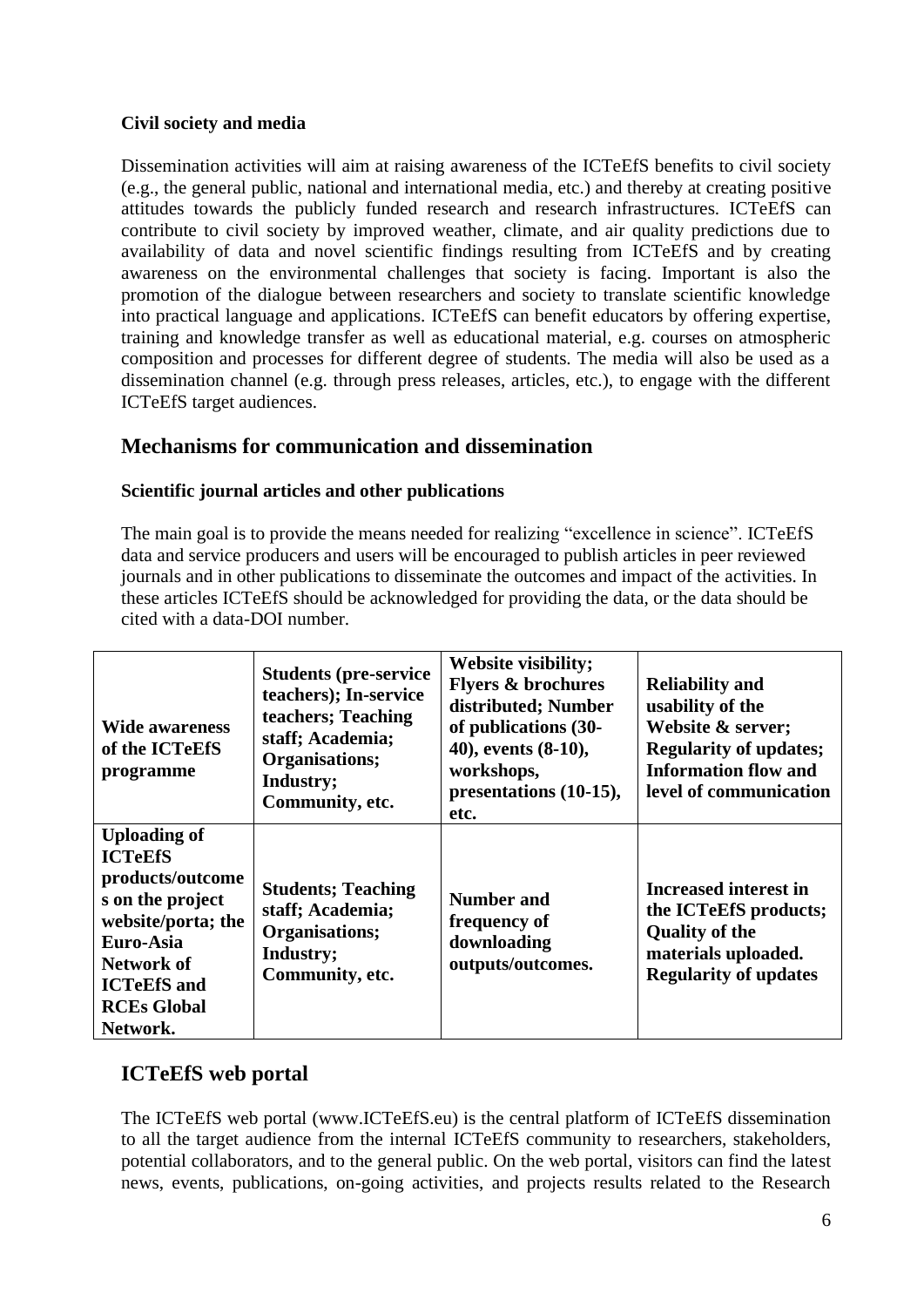Infrastructure. In addition, every partner country can also have its own national ICTeEfS web pages, providing information in its own language about the project.

## **ICTeEfS biannual reports**

A special template for reporting biannually has been developed in which partners will share their activities and works done in relation to the project objectives, milestones and indicators. The biannual reporting is a means for monitoring and quality assurance describing the status and progress of ICTeEfS partner involvement in each work package.

## **Media and social media**

Different channels of social media shall be used for different purposes. ICTeEfS Whatsapp is the central social media channel to facilitate discussion about ICTeEfS among the partners. It is also planned to have a Facebook page and connect our activities with partners' social media. The RCE regional and European networks are key means towards this end. Media is used to engage the civil society and more over to raise awareness of the importance of ICTeEfS locally, regionally and globally. In addition, the media can be used as a dissemination channel (e.g. through press releases, articles, etc.) to engage with the public, decision making bodies, and other interested groups. In order to ensure the widest coverage, press releases and other press materials will be done in cooperation with the ICTeEfS countries.

#### **Promotional material**

Different kind of printed and digital materials (such as brochures, booklets, flyers, posters, etc.) will be created. The content of these materials will be tailored to specific audiences and the type of dissemination activity as, for example, conferences, exhibitions etc. The materials will be updated regularly and they will be available online, possibly translated into a number of different languages depending on the audience.

# **Events**

## **Events arranged by ICTeEfS**

Once operational, ICTeEfS shall organise events such as conferences, workshops and networking spaces to increase the awareness, visibility, and image of the RI. Workshops and informal meetings help also to establish and enhance partnerships, which can initiate future joint activities and increase or reinforce commitment and support of different partners. Particularly, ICTeEfS will organise specific events in various local, regional and international conferences.

## **Events attended by ICTeEfS**

Scientific conferences and other forums are important means to reach different scientific user groups with different backgrounds. In these forums the communication activities account for oral presentations, posters or presentation booths and networking events. Members of the ICTeEfS consortium will be encouraged to promote ICTeEfS at various international meetings and conferences.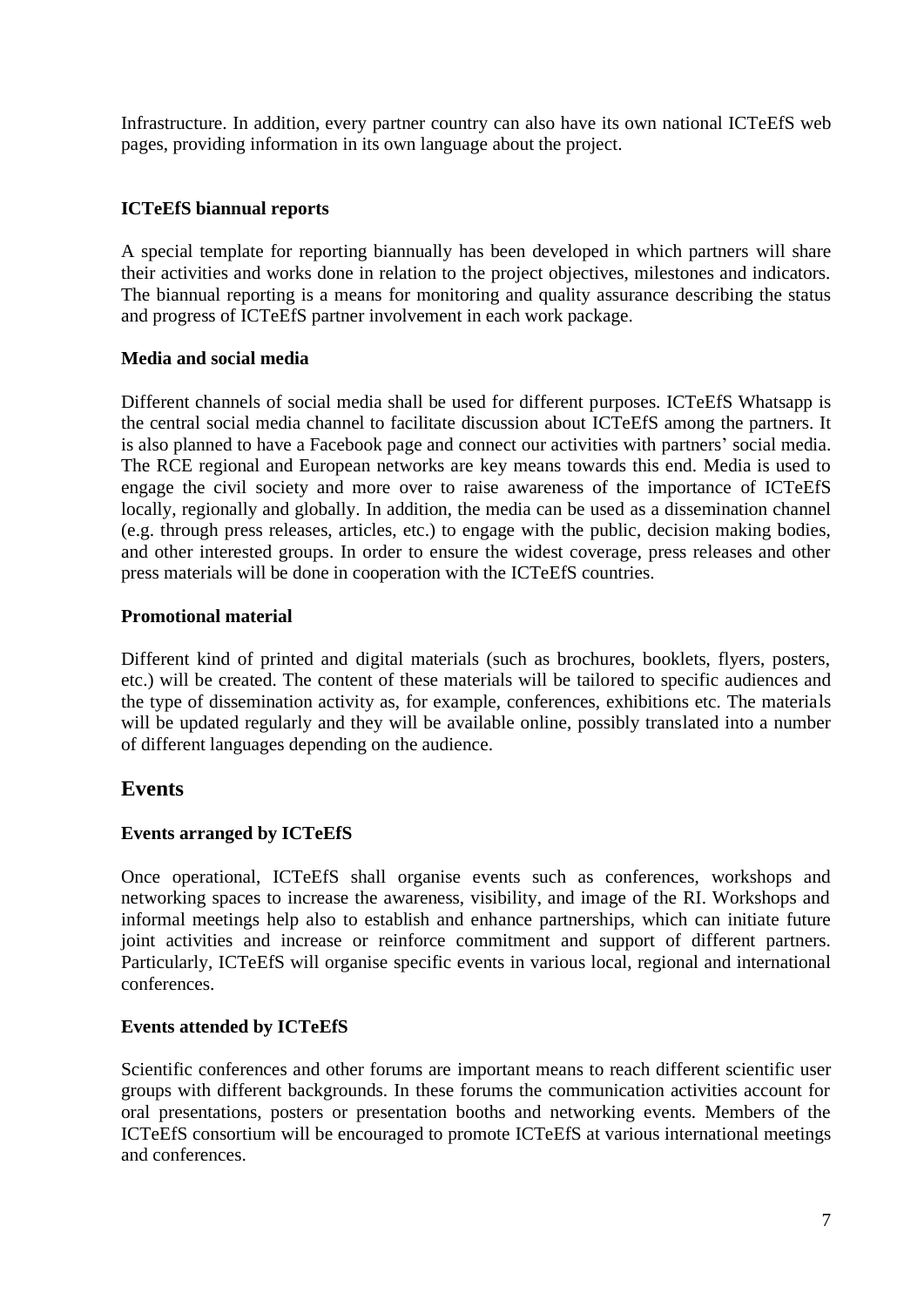## **Performance reports**

As stated earlier the ICTeEfS biannual reports will provide information about dissemination activities in each member institution and country. ICTeEfS will also use performance reports internally in terms of provision and use of their services, data quality, financial management, and communication activities.

#### **Overview of the dissemination audiences and methods of measurement**

Table 1. Overview of the different target audiences of ICTeEfS communication and dissemination, and the planned methods for reaching out to them.

|                                                                               |                                         |                  |                           | <b>Means of dissemination</b> |                         |                           |                         |                  |                         |
|-------------------------------------------------------------------------------|-----------------------------------------|------------------|---------------------------|-------------------------------|-------------------------|---------------------------|-------------------------|------------------|-------------------------|
| <b>Target</b><br>audience                                                     | Scientific articles<br>and publications | Web portal       | Science and User<br>Forum | Partners<br>media             | <b>Biannual</b> reports | Media and social<br>media | Promotional<br>material | Events           | Performance-<br>reports |
| <b>ICTeEfS</b><br>facility                                                    |                                         | X                | X                         | X                             | $\boldsymbol{X}$        |                           |                         | X                | X                       |
| ICTeEfS partners<br>local<br>and<br>$\&$<br>school<br>national<br>communities | X                                       | X                | X                         |                               | $\boldsymbol{X}$        | $\boldsymbol{X}$          | X                       | $\boldsymbol{X}$ |                         |
| Other academic<br>institutions<br>and<br>networks                             | X                                       | X                |                           |                               | $\mathbf X$             | X                         | X                       | X                |                         |
| International<br>networks                                                     | X                                       | $\boldsymbol{X}$ | X                         |                               | $\mathbf X$             | X                         | X                       | X                |                         |
| decision<br>Policy,<br>makers<br>and<br>stakeholders                          | X                                       | X                |                           |                               | X                       |                           | X                       | X                | X                       |
| Civil<br>society<br>and media                                                 | X                                       | X                |                           |                               |                         |                           | X                       |                  |                         |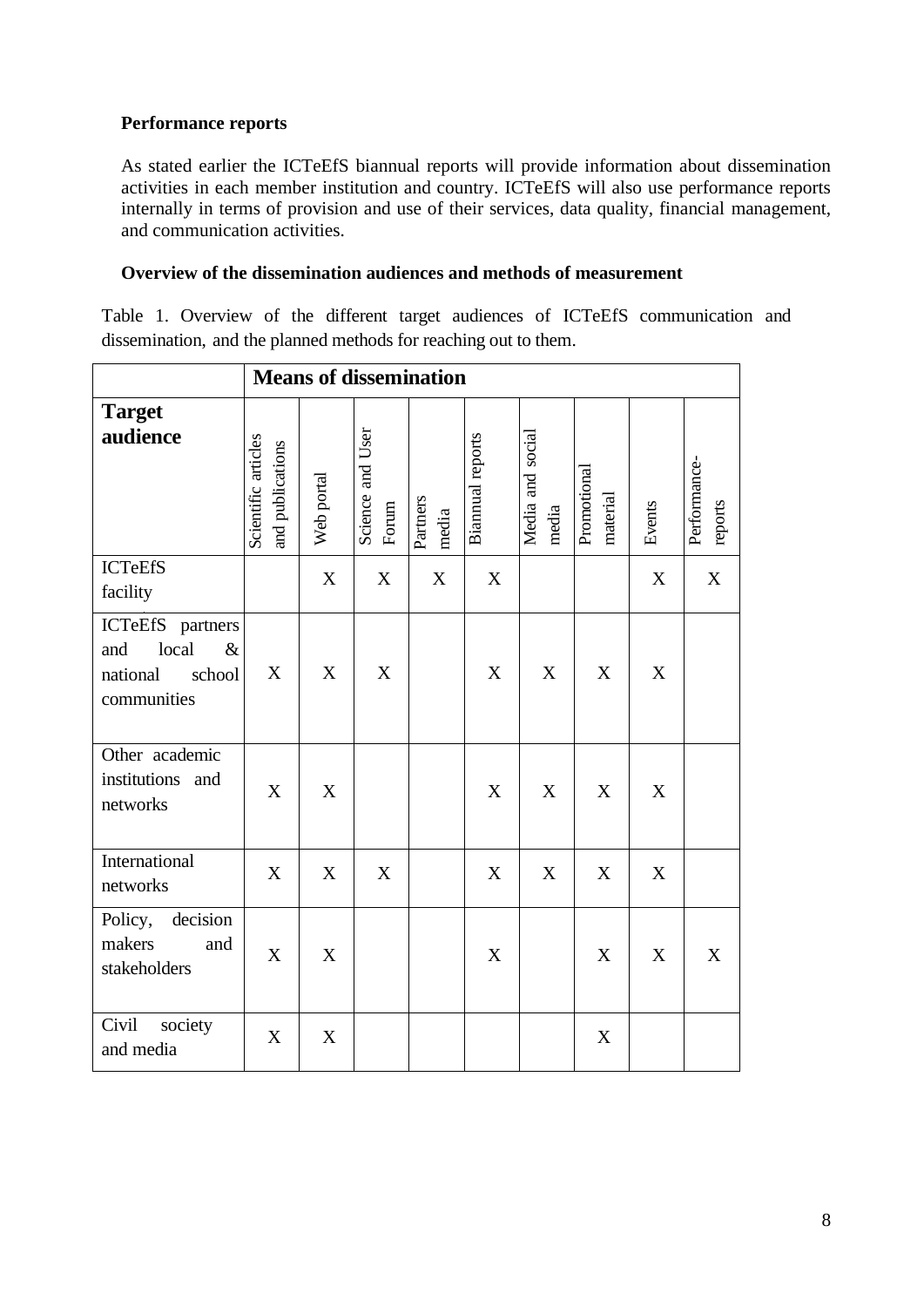# **Performance Measuring and Monitoring**

## **Monitoring**

In order to assess the effectiveness of dissemination mechanisms outlined in this document, the ICTeEfS Coordinating Office will monitor dissemination using Key Performance Indicators (KPIs). Different KPIs that are currently planned to be established are detailed more thoroughly below. Target values of the dissemination will be defined at a later stage by the ICTeEfS Board of Management. The Coordinating Office will use the information gathered from its dissemination activities, ensuring that the focus will be allocated using the most efficient mechanisms.

# **Key Performance Indicators**

## **Scientific journal articles and other publications**

The main motivation of ICTeEfS is to serve science. Therefore, it is crucial for ICTeEfS to monitor its impact on scientific research. This is done by following up on scientific journal articles and publications using ICTeEfS data and services as follows:

- Number of ICTeEfS data sets referenced. This can be monitored if ICTeEfS data is referenced with a data DOI.
- Number of articles published using and acknowledging ICTeEfS services (access, other consultation).
- Number of references to an article citing or acknowledging ICTeEfS. This is the second level scientific impact of ICTeEfS. This indicator has a long-time lag between the service provided and the impact observed.

## **ICTeEfS use of networking**

Tracking the performance of ICTeEfS Online Community of Practice and other web media used is done with the help of different analytical tools such as Google Analytics by monitoring the following:

- Number of visits and individual visitors
- Number of clicks of selected key links
- Number of downloads of different materials

#### **ICTeEfS biannual report**

#### **Social Media**

Tracking the performance of the ICTeEfS social media channels is done by monitoring the following, adjusted to the functions available for each social media channel:

• Number of followers. This is an indicator of the number of users directly following ICTeEfS in social media.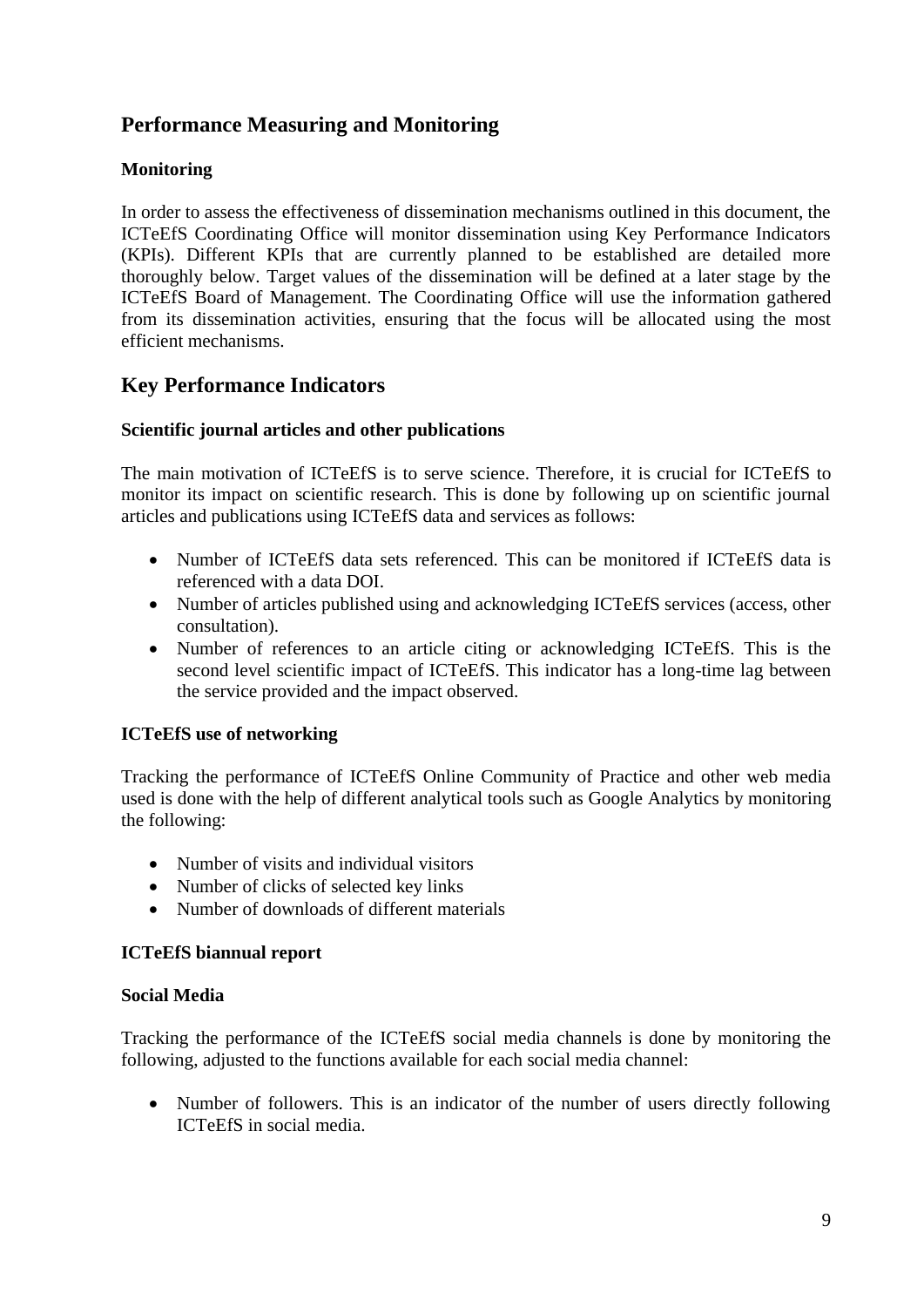- Number of shares per post. This indicates whether the reached audience feels the message important enough to be distributed further and attached to the user's own name and profile.
- Number of people reached. This is the total number of people reached by social media.
- Number of link clicks. In social media the space available or realistic for an individual post is limited, and the more detailed information is provided via a link. This indicator provides information how many of the reached persons have deeper interest to the content of the post.

## **Promotional Material**

Tracking the performance of promotional material is done by monitoring the following:

- Number of flyers and other promotional material distributed. This indicates the size of audience reached in different events.
- Number of different language versions of promotional materials. This measures the potential of reaching a wider general public in different countries.

#### **Other dissemination measurements are:**

- Number of events organized by ICTeEfS and number of participants attending such events. These indicators are used for estimating the interest that different user or collaborator groups have in ICTeEfS
- Number of events attended by ICTeEfS. This is a measure of how actively ICTeEfS is promoting the project activities and outputs. This includes talks and posters as well as exhibition booths.
- Number of organizations collaborating with ICTeEfS. This is a measure of success of communication and liaison activities towards all kinds of organizations in the fields related to ICTeEfS.
- Number of applications using ICTeEfS services. This is a measure of interest in ICTeEfS services, but also a measure of dissemination of information about the services.

#### **Roles in dissemination**

- The general coordination of external communication and dissemination of ICTeEfS is under the responsibility of the Coordination Office and project coordinator.
- Each partner institution will also plan its dissemination activities internally and externally. It is advised to form a group to handle dissemination activities.
- The local coordinator will also coordinate other partners regionally and identify ways for dissemination.
- Partners disseminate information at national and international level.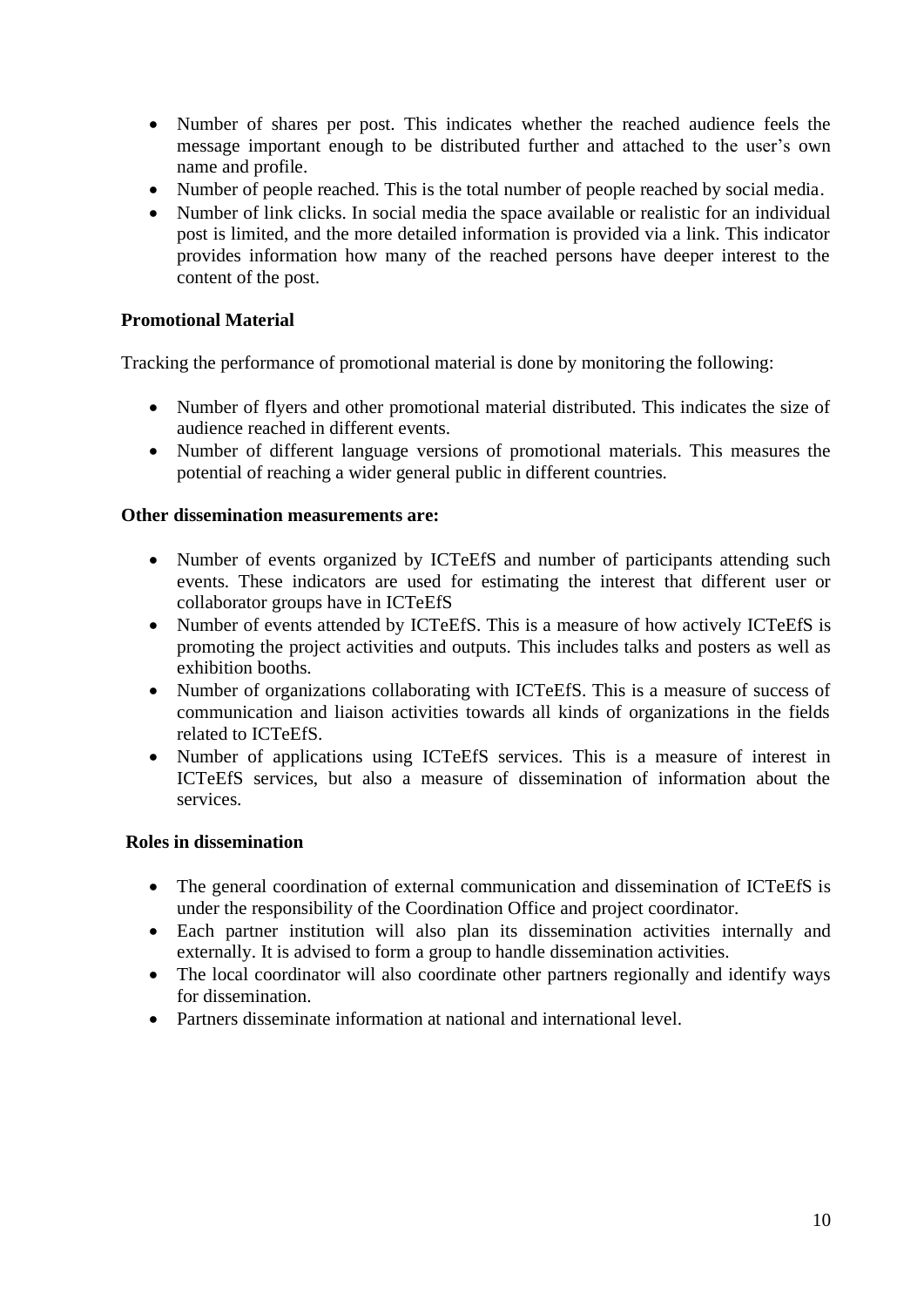# **The ICTeEfS strategy to long-term sustainability**

Sustainability is the capacity of an organization to achieve long-term success and stability and to serve its stakeholders. Sustainability is about maintaining and continuing program services after a funding period is over and ensuring that the organization continues to exploit the outcomes of the project. "Sustainability" in other words refers to the continuation of a project"s goals, principles, and efforts to achieve desired outcomes. To this end, the following actions seem to be of strategic importance:

- Evaluation and continual quality improvement;
- Building and strengthening organizational capacity;
- Expanding partnerships;
- Identifying new funding streams and diversifying sources of funding; and
- Building a case for systems or policy change.

All the above lead to the following strategies needed to be adopted in the process for maintaining the ICTeEfS project in the long-term.

## **Contextualisation**

By embedding ICTeEfS competences, knowledge and skills into the local context students and university staff will gain valuable insight into the environmental, social and economic impacts of their work, their workplace and their community. This in turn will help enhance the relevancy of curriculum reform in the local context with consequent implications for the longterm sustainability of the project.

#### **Open communication**

Information flow within a program, among partners, and with the community as a whole is essential. Programs that are flexible and communicate regularly with their stakeholders are in a better position to strengthen their capacity for sustainability.

## **Institutionalisation of the ICTeEfS**

TheICTeEfS will become part of an interfaculty programme targeting undergraduate students in each partner university. This guarantees the long-term sustainability of the ICTeEfS programme. Interdisciplinarity and a whole-of-institution approach will be adopted. Thus, the ICTeEfS project focuses upon to help improving the quality of teaching and learning in each partner institution presently and in the future. The project adopts a capacity development approach that provides materials to support university staff in developing the institutionalisation approaches in their own universities. The regional training workshops will explore an approach to embedding ICTeEfS into the culture of a University utilising multiple "entry points" to make sustainability part of every aspect of an institutions' operations.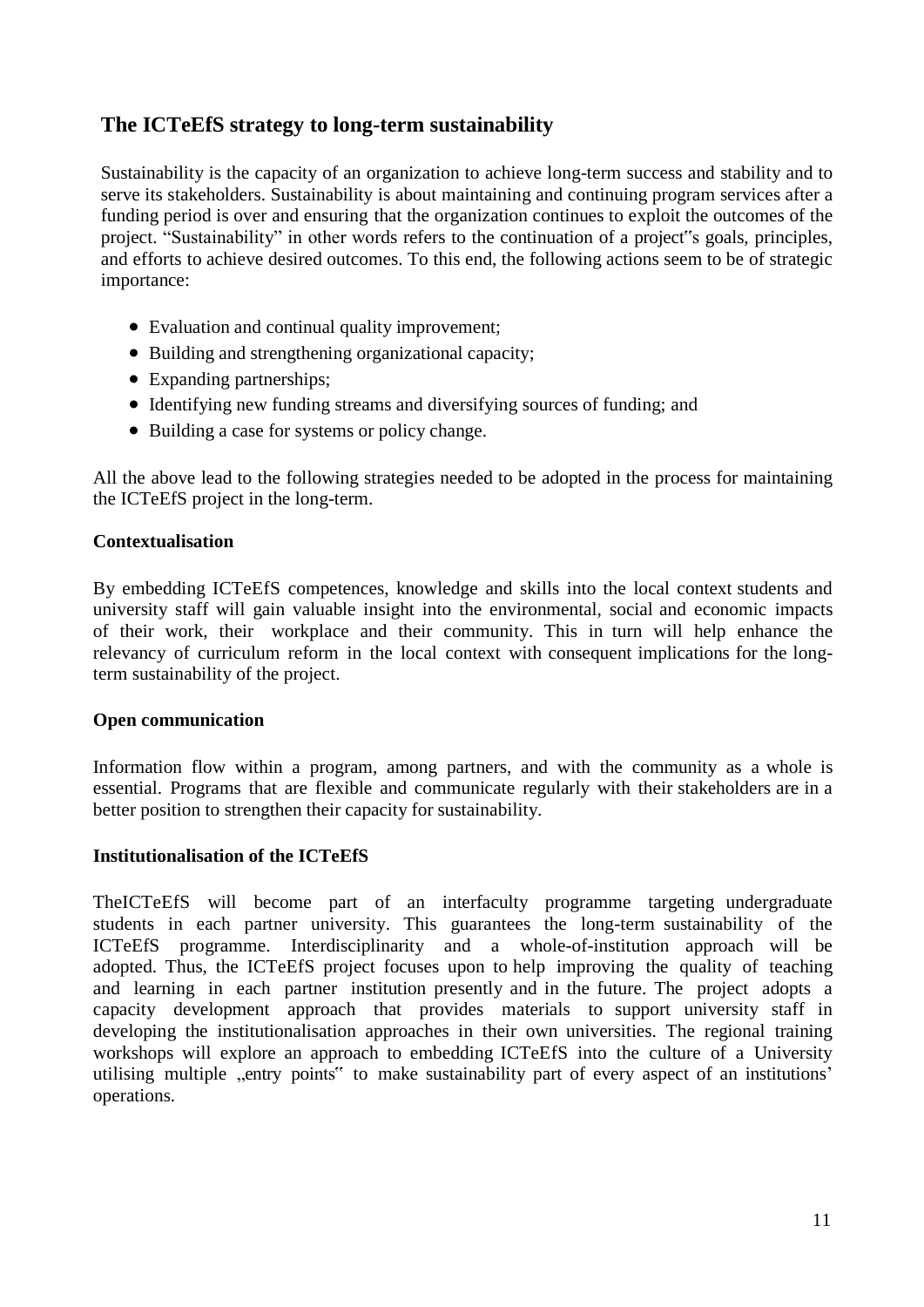## **The ICTeEfS Online Community of Practice and the ICT Labs**

The ICTeEfS Online Community of Practice (OCoP) considers university instructors as part of a "critical community" of practitioners committed not only to improve the quality of teaching and learning in their institutions, but also to transform those structures, practices and behaviours that provide constraints to turning their universities into sustainable ones. The ICTeEfS OCoP provides a virtual space in which university staff and other practitioners across its consortium members can come together, share stories and experiences, and solve problems pertaining to the ICTeEfS tasks and activities. This service will not only be used within the ICTeEfS members but also extended to other university staff in the region and beyond that. This instrument has been designed and it is available in the ICTeEfS website available at <http://icteefs.frederick.ac.cy/>

#### **The ICTeEfS Dissemination Template**

|     | <b>ICTeEfS DISSEMINATION ACTIVITIES</b> |             |              |          |             |  |  |  |  |  |  |  |  |  |
|-----|-----------------------------------------|-------------|--------------|----------|-------------|--|--|--|--|--|--|--|--|--|
|     | <b>Partner University</b>               |             |              |          |             |  |  |  |  |  |  |  |  |  |
| No. | Event*                                  | <b>Date</b> | <b>Place</b> | Target** | Outcomes*** |  |  |  |  |  |  |  |  |  |
|     |                                         |             |              |          |             |  |  |  |  |  |  |  |  |  |
|     |                                         |             |              |          |             |  |  |  |  |  |  |  |  |  |
|     |                                         |             |              |          |             |  |  |  |  |  |  |  |  |  |
|     |                                         |             |              |          |             |  |  |  |  |  |  |  |  |  |
|     |                                         |             |              |          |             |  |  |  |  |  |  |  |  |  |
|     |                                         |             |              |          |             |  |  |  |  |  |  |  |  |  |
|     |                                         |             |              |          |             |  |  |  |  |  |  |  |  |  |
|     |                                         |             |              |          |             |  |  |  |  |  |  |  |  |  |
|     |                                         |             |              |          |             |  |  |  |  |  |  |  |  |  |
|     |                                         |             |              |          |             |  |  |  |  |  |  |  |  |  |
|     |                                         |             |              |          |             |  |  |  |  |  |  |  |  |  |
|     |                                         |             |              |          |             |  |  |  |  |  |  |  |  |  |
|     |                                         |             |              |          |             |  |  |  |  |  |  |  |  |  |
|     |                                         |             |              |          |             |  |  |  |  |  |  |  |  |  |
|     |                                         |             |              |          |             |  |  |  |  |  |  |  |  |  |
|     |                                         |             |              |          |             |  |  |  |  |  |  |  |  |  |
|     |                                         |             |              |          |             |  |  |  |  |  |  |  |  |  |
|     |                                         |             |              |          |             |  |  |  |  |  |  |  |  |  |

\* Any type of event such as training workshop, meetings, website, media/press releases, briefings, mailing lists, newsletters, etc.

\*\* To whom the event was addressed?

\*\*\* Describe shortly what has been achieved, giving quantitative and qualitative information

#### **Dissemination timetable**

The following example is a table that may illustrate the dissemination activities of the project based upon a month-by-month delivery schedule